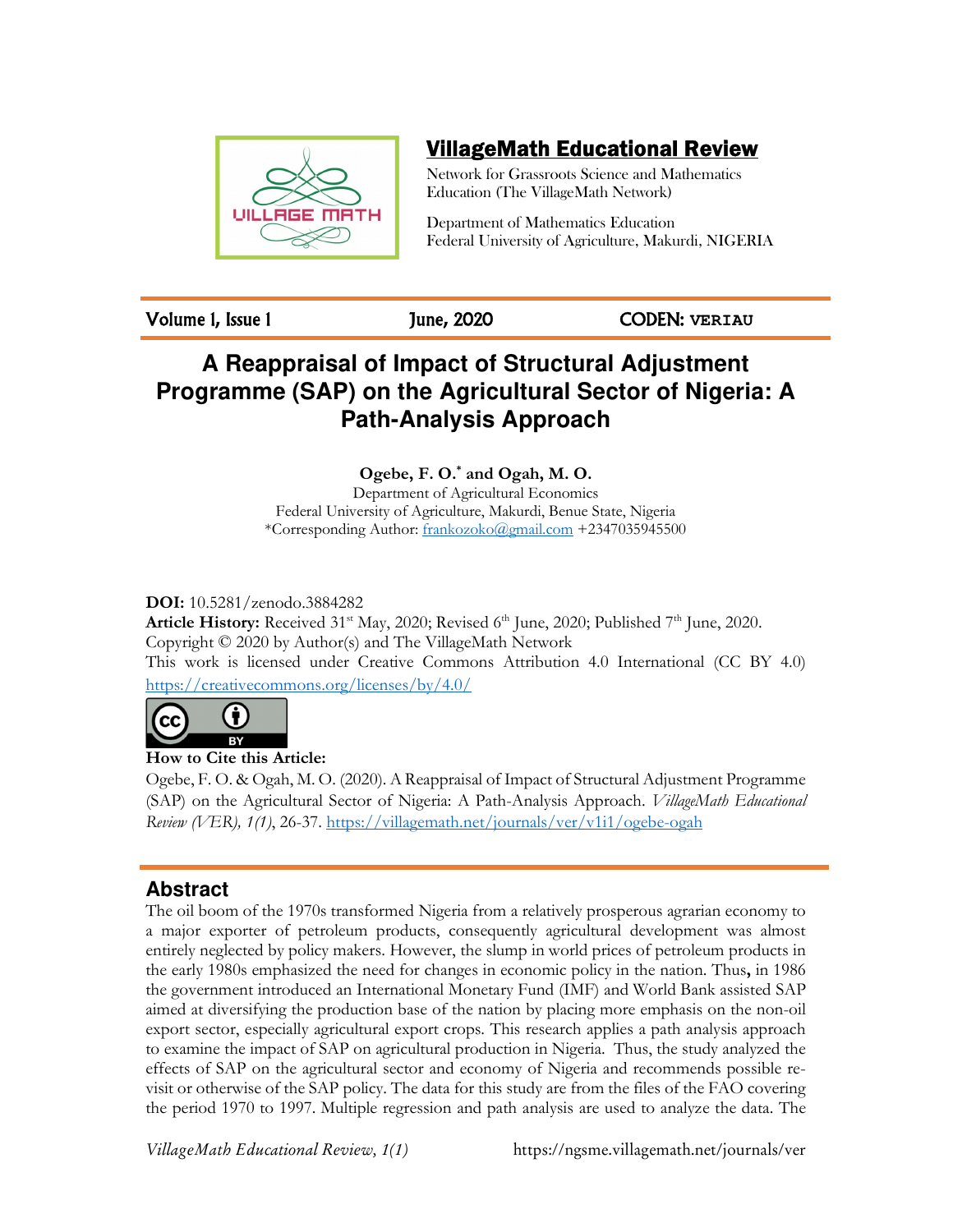results revealed that SAP had a positive impact on agricultural production, which in turns, had a positive impact on net agricultural exports, as well as positive impact on contribution of agriculture to GDP, which ultimately led to a positive impact in real GDP growth rate. The study concluded that overall, SAP is beneficial to the Nigerian agricultural sector and the economy and therefore, a panacea for resuscitation of the agricultural sector in Nigeria. The findings suggested that Nigerian authorities should revisit the SAP policies in the agricultural sector since an improvement or growth of this sector ultimately influences growth of the overall economy. However, the study recommends the need to strengthen the exchange rate reform with policies that enhance the country's trade management and competitiveness. More so, there is need to be more flexible so as to provide automatic stabilizers that will negate the unforeseen adverse consequences of policy management process.

**Keywords:** Structural adjustment, path-analysis, agricultural production, Nigeria

## **Introduction**

In the 1980s, the Nigerian economy, like many other developing economies, was confronted with a crisis of economic management. Before this, the nation had enjoyed rapid economic growth. Huge increases in foreign earnings from the export of petroleum products between 1972 and 1982 were accompanied by changes in policy approaches to economic management. Oil revenue accrued largely and almost entirely to the federal government, which reacted with a massive increase in expenditures. Federal government capital expenditures rose fortyfold, while State capital expenditures grew by a factor of 16. Overall government spending increased faster than Gross Domestic Product (GDP)**.** As a result, total expenditures as a proportion of GDP jumped sharply: starting at 6 percent in 1960, the ratio reached 15 percent in 1970 and then doubled again within the next five years (Oyejide, 1993). This spending spree was financed through th**e** depletion of initially accumulated foreign reserves and increased public, and publicly guaranteed, foreign indebtedness (to over US\$12 billion in 1983)**.** The Nigerian government, for a long time, treated the oil boom of the 1970s as a permanent shock, embarking on a massive investment boom that had little effect on output, believing that the nation's indebtedness could be easily repaid with future revenues from the export of petroleum products.

By 1981, Nigeria's oil revenue started to collapse, due largely to a weakened oil market. The collapse of world oil prices and the sharp decline in petroleum output, the latter resulting from the lowering of Nigeria's OPEC quota in the early 1980s, brought to the forefront the precarious nature of the country's economic and financial position. Two policy errors accompanied this decline in oil revenue. The Ministry of Petroleum adopted an overly optimistic pricing strategy (Nigerian oil being US \$4 per barrel more expensive than North Sea crude), and there was a backlash from the government's failure to honor its long-term contracts to sel1 on the spot market during 1980 (Bevan & Collier, 1992). As a result of a reduction in oil export revenue from US \$24 billion to US \$10 billion in 1983, the Nigerian government found itself financially overextended, with insufficient revenue to finance major development projects. Uncontrolled imports of foreign goods and services increased external borrowings by the government, and depression in the industrial sector and large-scale mismanagement of public funds and government finances accompanied the abysmal slump in national revenue, resulting in a decline in economic activities. Pending a suitable program for solution, previous governments resorted first to an economic stabilization policy of palliative measure and later rationing of basic items including rice (Ayoola,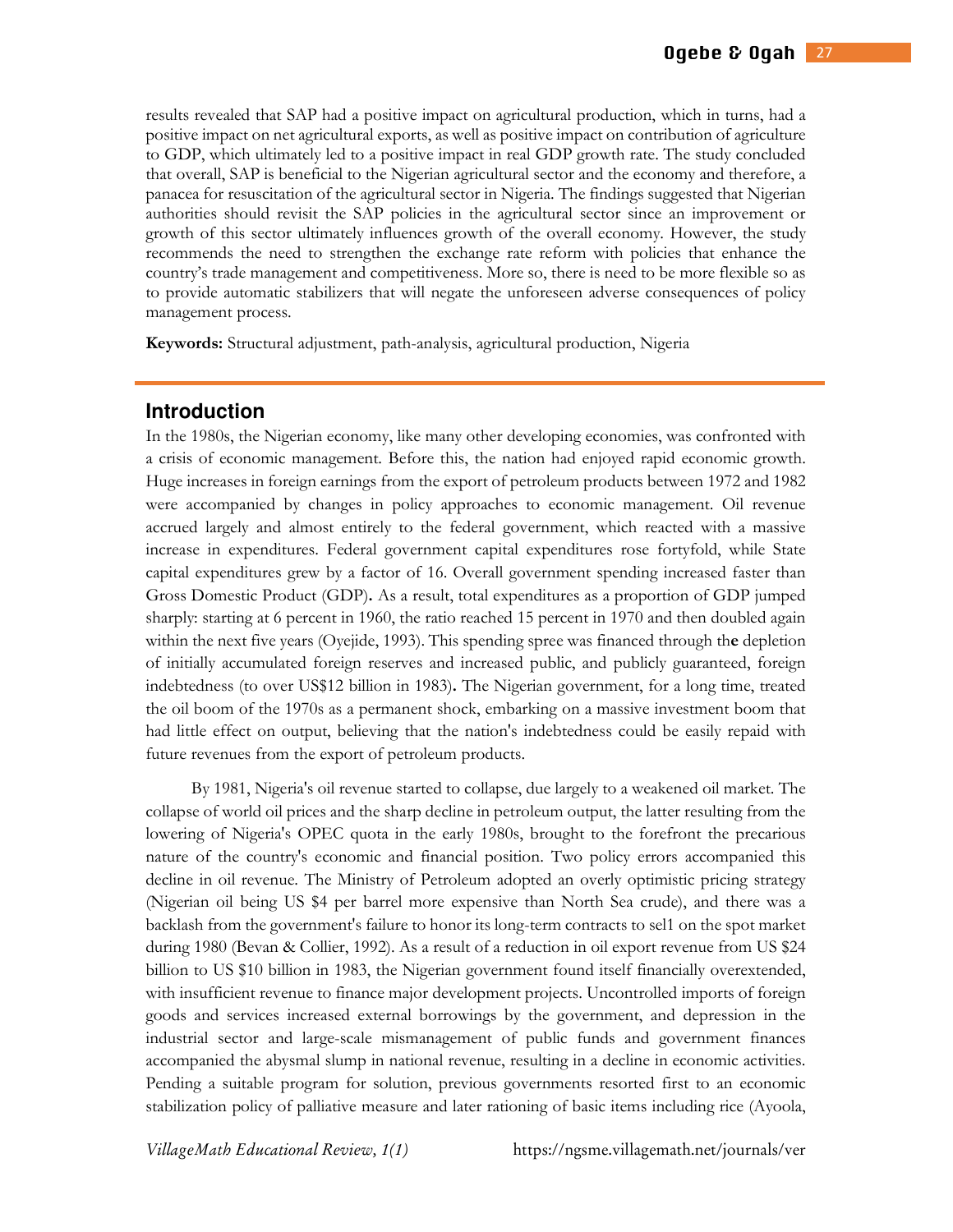## A Reappraisal of Impact of Structural Adjustment Programme (SAP) on the Agricultural Sector of Nigeria: A Path-Analysis Approach

1988). In addition, a proposal for recovery was drawn up, based primarily on obtaining an adjustment finance of 2.5 billion dollars from the International Monetary Fund (IMF). This plan finally aborted on somewhat political grounds. After a prolonged period of economic stagnation, a two-year comprehensive structural adjustment program (SAP) was introduced on July 1, 1986, in an effort to rejuvenate the battered economy by reducing dependence on oil and placing greater emphasis on the non-oil and traded goods sector of agriculture. Thus, the defunct Structural Adjustment Program (SAP) culminated from a series of palliative policy measures to resuscitate the Nigerian economy following the balance-of- payments disequilibria that set in the early 1980s. The rationale for self-reliance as a philosophy of economic development is commonly based on social utility provision, infant industry argument, social-economic discontinuities, and the theory of second best (Idachaba, 1984; Ayoola, 1999).

Various studies have been conducted on the impact of SAP on the economy of Nigeria. A host of researchers believe that structural adjustment policies are essential prerequisites for economic recovery, adjustment to, and development in the new global market place (Reed, 1996; Nwosu, 1992; Olomola, 1994). On the contrary, many other economists argued that SAP measures have led to recessions and poor standard of living in developing countries (Igbedioh & Aderiye, 1994; Awoyomi, 1989; Momoh, 1995). Studies reveal that since independence in Nigeria, no socioeconomic and/or political policy has had such dramatic impact on the lives of the citizens as the SAP. It is argued that in many adjusting economies, mostly the poor or low-income groups have felt the short run hardships of the SAP (Liuksila, 1992). Many of the effects of adjustment policies, such as the increase in the cost of imports due to large depreciation of the exchange rate, increases in the prices of petroleum products and the elimination of subsidies for transportation and other goods and services, could potentially hurt the low income group in the absence of safety measures designed to cushion these short run effects. In Nigeria the low income groups are composed, basically, of farmers or those employed in agricultural activities. There is limited empirical work on the impact of the SAP on the Nigerian agricultural sector and economy as a whole. The study therefore filled the gap in the literature as it analyzed the effects of SAP on the agricultural sector and economy of Nigeria. Specifically, it assessed the influence of structural adjustment on selected indicators-agricultural production, net agricultural exports, contribution of agriculture to GDP, and real GDP growth rate and the relative impact of these indicators on the agricultural sector. The study is limited to the agricultural sector because of its relative importance in the economy as such, deceleration in the growth of the sector would influence the rate of growth of the whole economy if it is not accompanied by greater increase in other sectors of the economy. With the aid of appropriate descriptive statistics and econometric techniques**,** this study attempted to provide explanations for Nigeria's agricultural production behavior on a **"**with-SAP**"** basis,

# **Main Components of Nigeria's SAP – Implications for Agriculture**

Nigeria's SAP was simultaneously undertaken with a program designed to return the nation to civilian rule under a democratically elected government. The SAP package thus consisted of policies designed to make the economy competitive through measures including devaluation, subsidy removal and trade liberalization. It also consisted of short-term policies aimed at "jump starting" the economy into productivity by slowing down inflation, reducing balance of payment deficits and government budget deficits. The declared goal of the SAP was to fully integrate the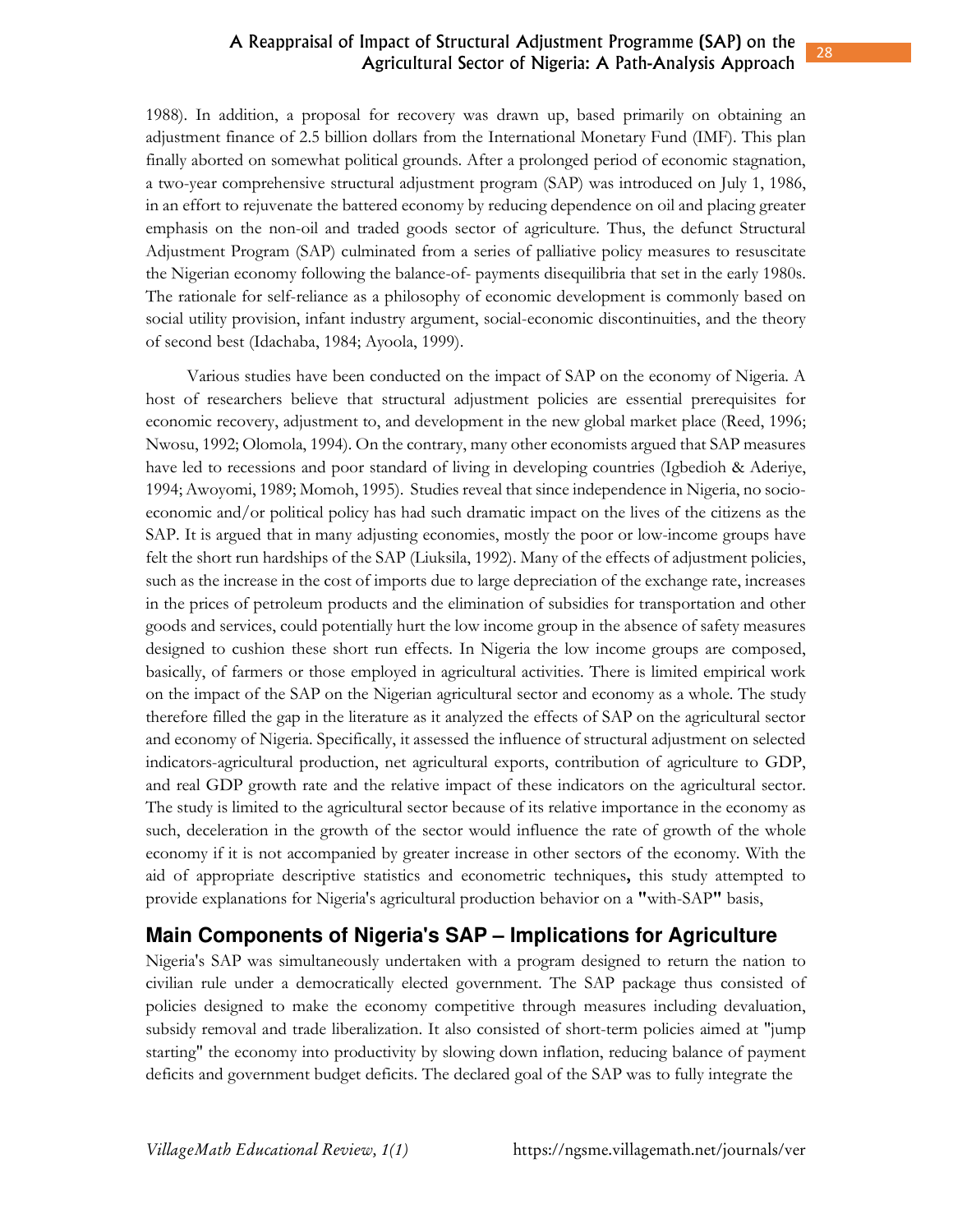Nigerian economy into the capitalist world economy. These features of Nigeria's SAP are discussed in some more detail below.

#### *i*. Exchange rate reform policies

The high point of Nigeria's SAP was the promulgation of the decree establishing the Second-tier Foreign Exchange Market (SFEM) and the subsequent devaluation of the Naira in September of 1986. Prior to this time, the demand for foreign exchange far exceeded the available supply, and the quantity of Foreign exchange was subject to arbitrary rationing, through the import-licensing policy of the Central Bank of Nigeria (CBN). Throughout the oil boom era, the government maintained a fixed exchange rate, keeping it in the range between US \$1.52 and US \$1.66 per Naira. In this it was extreme, even within the group of oil producing countries that postponed exchange rate adjustment until the 1980s (Gelb, 1988). Colman and Okorie (1998) argue that changes in exchange rate policy tend to have significant consequences for any country's domestic relative prices and economic growth through their effects on the real exchange rate. Exchange rate policy affects domestic prices of traded and non-traded agricultural commodities through its influence on the entire domestic cost structure. Over-valuation of the exchange rate serves as an impediment to agricultural exports and in the absence of offsetting import tariffs, as an implicit subsidy for imports of agricultural and non-agricultural goods and services.

On the 26h of September 1986, a dual exchange rate system was introduced, consisting of an administratively determined officia1 rate and an auction rate. The officia1 rate ("first tier") was applied to external debt service payments, official foreign capital inflows, and other Federal Government transactions. The auction rate, determined in weekly foreign exchange auctions by the CBN, applied to al1 other transactions. At the inaugural SFEM auction in 1986, the value of the naira was discounted by 66 percent, trading at  $\mathbb{N}4.20$  per US dollar while the official exchange rate was devalued by 25 percent, to  $\frac{N}{2538}$  per US dollar. The first-tier rate was gradually devalued and in July of 1987, the two rates were unified in accordance with the program. All transactions were then conducted through a single foreign exchange market (FEM). Bevan *et al.* (1992) argue that, had Nigeria depreciated the exchange rate during the oil boom era, it would have moderated the price squeeze on exports of agricultural commodities that (unintentionally) hastened agricultural decline. The overvalued exchange rate made it extremely difficult for exporters to remain competitive in world markets that are priced in US dollars. Overvalued exchange rates are particularly damaging for African counties because exports account for a very high percentage of the total economy. The successes achieved in agricultural production in Nigeria since the introduction of the SAP in 1986 have been partly attributed to the improvements in the incentive structures for Nigeria's cash crops brought about by the change in exchange rate policy.

#### *ii.* Price liberalization and subsidy policy

Market imperfections such as restrictions on imports, barriers to entry, collusion among producers, lack of information etc., often hinder the free operation of the market mechanism in determining prices. The existence of price distortions obstructs the possibility of optimal resource allocation, leading to situations of market failure. The decontrol of prices at the start of Nigeria's SAP, thus, has been described as an important step in the liberalization of the economy. At the start of SAP in 1986, the Price Control Decree of 1971 and the Decree establishing the seven Commodity Boards (Commodity Board Decree of 1977) were repealed. Prior to this period, the respective Commodity Boards (CBs) set domestic prices for the country's principal export crops. The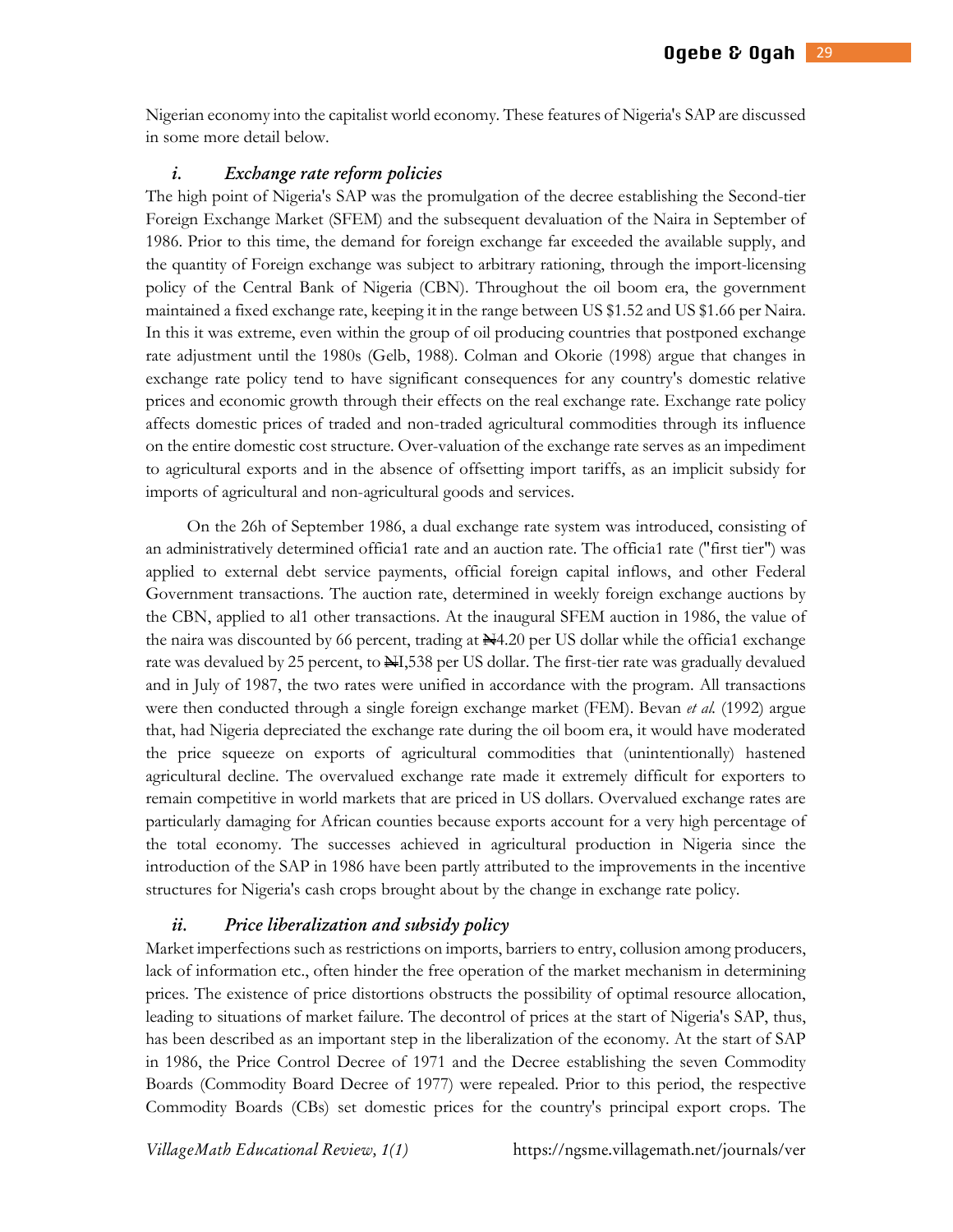dismantling of the CBs coupled with the devaluation of the naira improved the incentive structures for most of the country's export crops.

One of the conditions attached to the SAP package was the de-subsidization of goods and services in the economy. The subsidy removal policy of the government consisted, mainly, of the gradual withdrawal of subsidies from major agricultural inputs (such as fertilizers) and petroleum products. This is essentially based on the thinking that market efficiency leads to improved resource allocation. The justification for the removal of the fertilizer subsidy, for instance**,** has been adduced to its distortionary effect on production and supply. In Nigeria, the fertilizer subsidy was 58.5 percent of the agricultural sector budget and as high as 3.3 per cent of the total government expenditure. The argument against the fertilizer subsidy was that the diversion of such a large proportion of the agricultural budget to meet the desired level of fertilizer subsidy hampered much needed investments in other priority areas like irrigation, farmland development, soi1 erosion and desert encroachment control, production and distribution of seeds and other potent inputs which would result in a higher and a more sustained agricultural growth (Akanji, Otu, Essien & Onwioduokit, 1999**).** In the case of the petroleum subsidy, the rationale offered was that its removal would reduce waste in the domestic consumption of petroleum products, earn more revenue for the government through an increase in the exportation of petroleum products, and release revenue for the government, which was previously tied up in subsidies.

The new subsidy policy was greatly resisted by Nigerians because of the perceived negative effect of such measures on the welfare of peasants in the economy and on the output of farmers. Nigerians feared that the removal of the petroleum subsidy, for instance, would feed an inflationary spiral and contribute to the immiseration of workers by reducing their purchasing power significantly and by extension, increasing their level of hardship that they experience with transportation. De-subsidization of fertilizers, on the other hand, could lead to a product supply bottleneck that might result in a much higher cost of fertilizers to farmers. According to a recent study carried out by Akanji *et al.* **(**1999), the withdrawal of subsidies on fertilizer by the Federal Government impacted significantly on the availability of the product to farmers, especially smallholders.

#### *iii.* Trade liberalization

Trade liberalization involves the lowering or removal of tariffs, removal of quantity restrictions on imports, removal of protection for local industries, and the removal of other trade barriers**.** Under the auspices of the World Trade Organization (WTO), trade liberalization facilitates the smooth running of the new world order. It aims at ensuring that protectionist policies become things of the past.

At the start of SFEM in 1986, Nigeria implemented a major reform of the trade and tariff system. Virtually all price controls and import licensing were abolished, and the number of items subject to import prohibition was reduced from 74 to 16 and the number of export bans from 11 to zero. Under the program, the Government also abolished the temporary 30 per cent import surcharge introduced in January of 1986 and adopted an interim import duty and excise schedule. Consequently, the dispersion of rates and the trade -weighted average customs duty fell from 35 to 25 percent. Reduced tariffs were applied to agricultural inputs, basic raw materials and selected agricultural commodities but higher rates were introduced on capital goods, essential consumer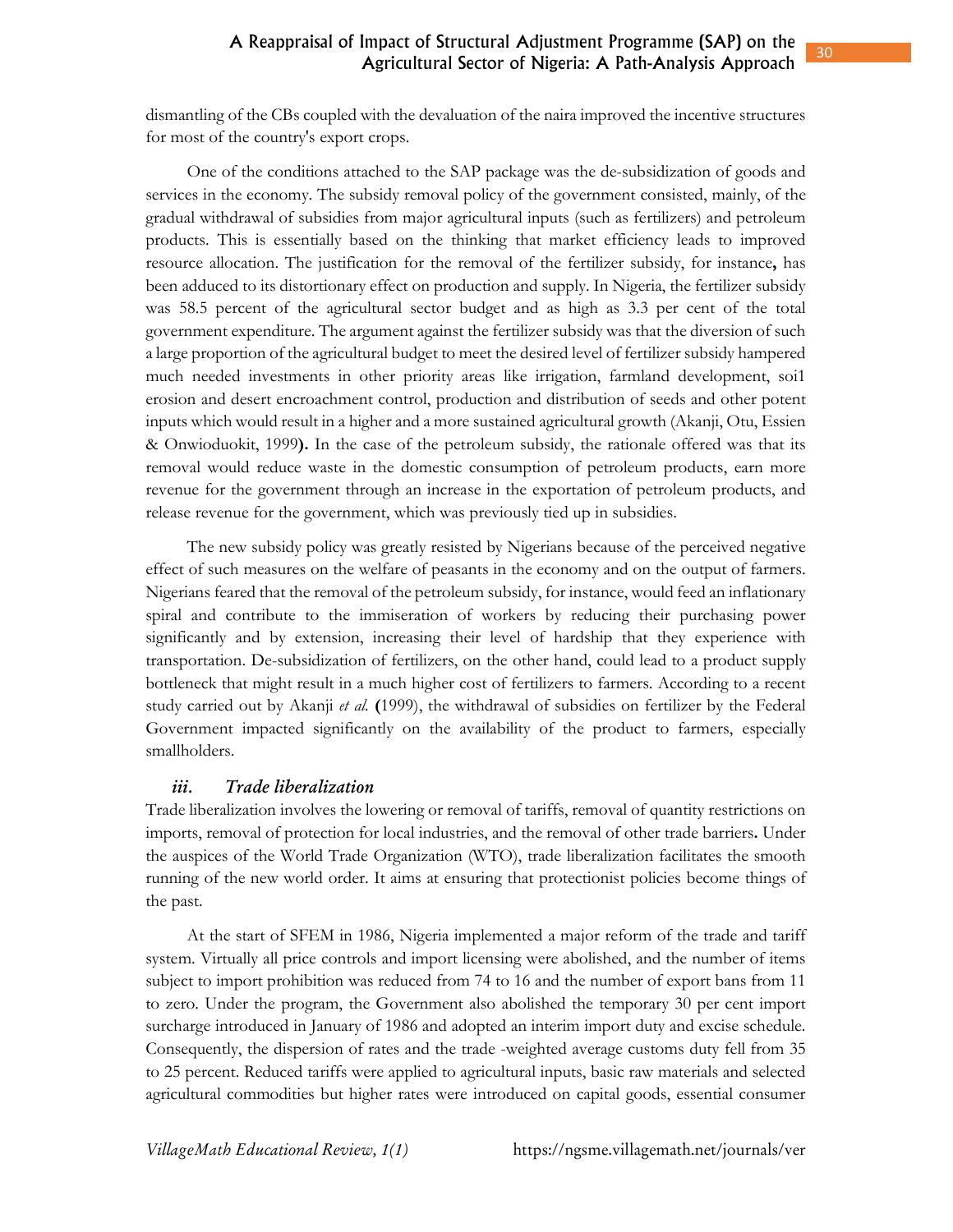goods, and agricultural machinery. Most tariffs were set in a range of 10-30 per cent but for agricultural and industrial imports that competed with major domestic producers, high rates of 100 percent or more were maintained (Moser, Scott & Reinold, 1998).

Overall, Nigeria's policy on trade liberalization has been described as very inconsistent **(**Eboh**,** 1998). Many goods were banned and unbanned from importation or exportation and tariffs on selected imported goods were lowered or raised on several occasions. Many of these measures have been taken without justification or consideration for their implications on international trade. Many policy pronouncements were not implemented. At other times they were haphazardly implemented. Such a policy environment makes international trade problematic.

#### *iv.* Political stability

Political and policy stability is very important in attempts to encourage domestic investment and to amount foreign investors to any country. Political stability gives investors the confidence to put their money into any country at minimum risk of losing it. And policy stability allows investors to know ahead of time the rules under which they will be operating for a reasonable time into the future**.** Not so many people will invest in a politically unstable country, even if the returns to capital are fabulous. This is because the risk of losing their investment in the case of any eventuality may be unacceptably high (Eboh, 1998). Policy instability also frightens investors away for fear that the rules may be changed in the middle of the game and cause them to incur losses. Ironically not much has ken written about the political implications of the SAP and the impact of political stability on the sustainability and implementation of the adjustment efforts in Nigeria.

The Nigerian economy has suffered for a long time from political and policy instability. The many sudden and unpredictable changes in government have made the political terrain very volatile. And every change in government often gives birth to new policies that most times contradict past ones. This state of affairs does not allow investors to develop confidence in the future of the country. This is responsible for the consistent lack of considerable investment in the Nigerian economy and the de-industrialization that was taking place. The agricultural sector has ken most affected as both domestic (government and private) and foreign investment in the sector, have remained low. Inconsistency in policy formulation has ken partly responsible for the failure of some of the agricultural and economy wide policies adopted during the pre-SAP and even during the post-SAP periods. Political instability in Nigeria reached its peak in the 80s and 90s, coinciding with the implementation of the SAP. During the period the nation experienced four military regimes, two civilian administrations and an illegitimate interim government. The political imbroglio that ensued, due to the failure of the Babangida regime's transition to civilian rule program, had severe internal and external consequences for the nation's economy.

# **Empirical Models and Methods**

Several methods have been used to measure the impact of programs on whole economies or sector of economies. Firstly, there is the before-after approach that compares the values of variables in the period before a program is implemented to those in the period after implementation (Connors, 1977; Zulu & Nsouli, 1985; Pastor, 1987). The major shortcoming of this approach is it assumes that all program outcomes are the result of program variables. Although the before-after approach has some degree of bias as an estimation procedure, it nevertheless has inherent objectivity (Khan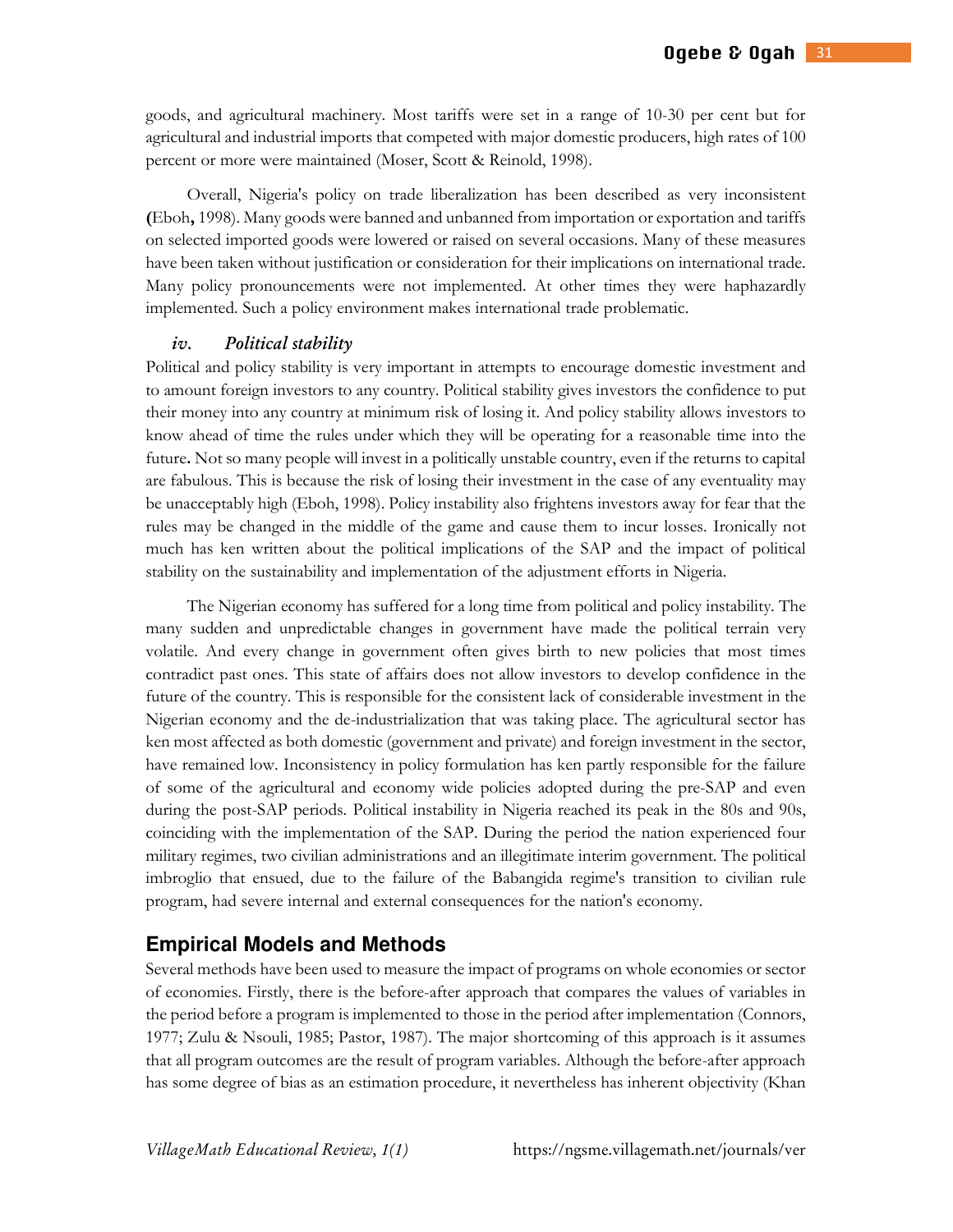and Knight, 1985). The shortcoming of the before-after can be greatly reduced if further statistical tests are conducted on the issue in question (Gylfason, 1987).

Second, there is a modified form of the before-after approach called reference (control) group approach or with-without approach. This method assumes that the outcome of subjecting program and control group countries to non-program determinants would be similar for both groups had not the program countries received the program. Any difference between the two groups, therefore, are attributed to the program determinants (Goldstein & Montriel, 1986). The bias here compared to the previous approach, is lower, yet other errors may be present because program countries may differ from control group countries in terms of characteristics (Donovan, 1982). Third, there is the actual-versus target approach. This approach compares actual program performance for key macroeconomic factors to target for these factors set by the host country and multilateral agency.

The success of a program can be gauged by the extent to which program targets are achieved, but knowing this requires access to confidential information on country. This information is less likely to be released by the multilateral agency or host country. In addition, program variables may be affected by other non-program variables which may cause targets to be underachieved or overachieved (Khan, 1990). Fourth is the counterfactual approach. This approach compares the actual behavior of key macroeconomic variables in the program country with the outcome that would have been observed in the absence of the program (Khan & Knight, 1985). The fifth approach is the comparison-of-simulation approach. This method uses simulations of economic models to determine the hypothetical performance of Fund-type policies or policy packages and alternative policy packages (Khan, 1990). The drawbacks to this method are two folds: one, the real world effects of program performance may be different from simulated results, and two, program performance may be different when supported and implemented by a multilateral agency because of credibility attracted to agency (Khan, 1990).

# **Methodology**

Data for the variables are obtained from the Food and Agriculture Organization (FAO) data files. The data include agricultural production, measured as production index with 1981-91 as base year; agricultural exports, measured in dollar value; agricultural imports, measured in dollar value; contribution of agriculture to GDP, measured in percent; real GDP growth rate, measured in percent; and SAP measured as a dummy. The data covered the period from 1981-1996.

### *ethds f data a aysis*

The study did not follow the mathematical model used by other studies cited above. Rather, it adopts the methodology of path analysis used by Rajaonarivony (1996) in analyzing effects of IMF program on Madagascar's economy. In path analysis, predictors change depending on the variable being analyzed at a particular time (Kim & Kohout, 1975). That is, a dependent variable at a particular stage in the model becomes an independent variable for a subsequent stage. For instance, agricultural production is dependent on SAP, while SAP and agricultural production are assumed to influence net agricultural exports. Similarly, SAP, agricultural production and net agricultural exports are supposed to influence contribution of agriculture to GDP. An interconnected series of multiple regression was used and the beta coefficient was used to evaluate the model.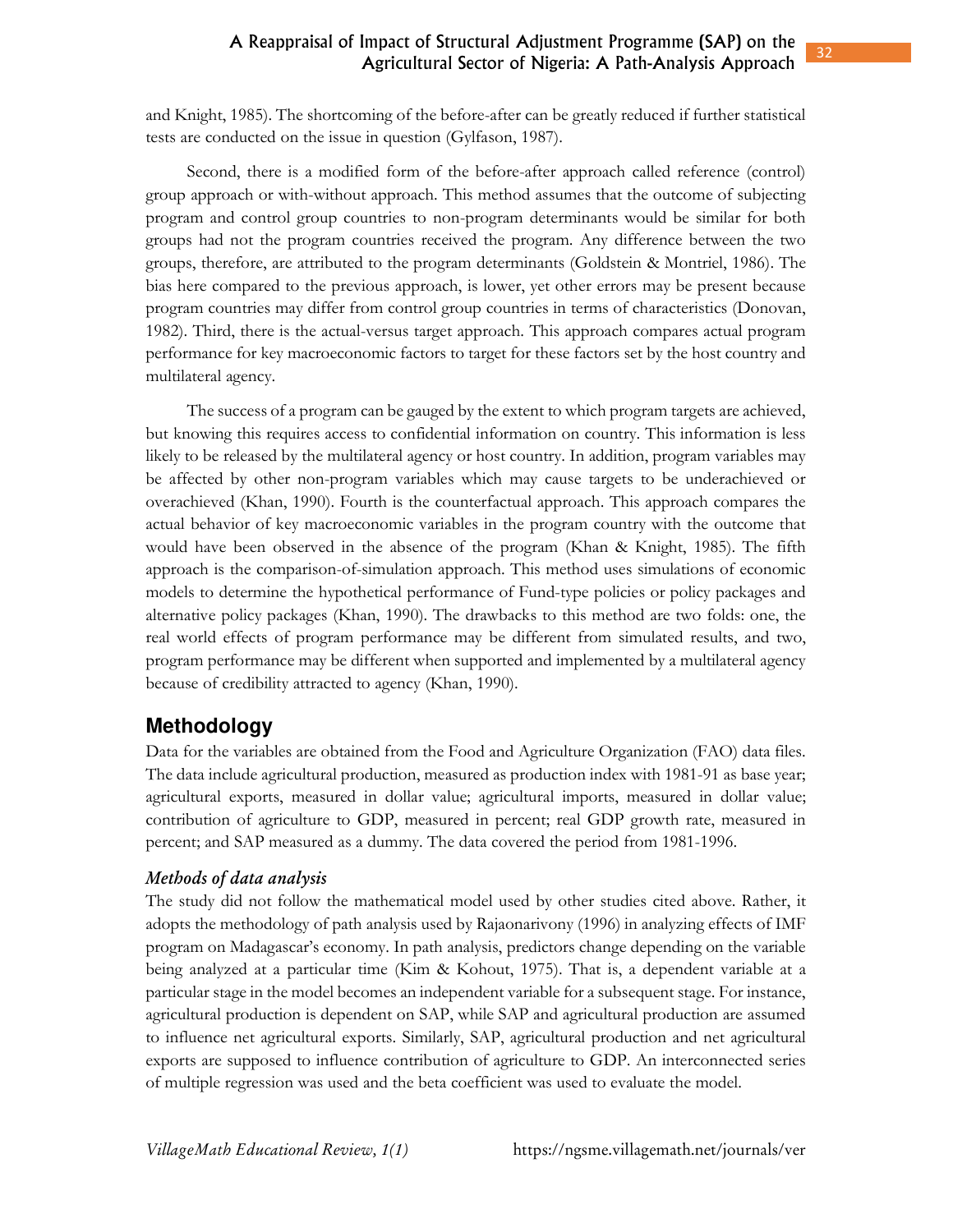The beta coefficient measures the relative impact or importance of an independent variable on the dependent variable (e.g. When there are two beta values, say 0.02 and 0.34, the 0.34 value has more impact than the 0.02 value). When there is one independent variable, the beta coefficient is the bivariate correlation coefficient r. The larger the beta coefficient, the stronger a variable relationship to the dependent variable. Indirect effects can only occur if a two or more-stage linkages exist between a dependent variable and an independent variable. The indirect effect is then estimated by the product of the betas along the indirect path. The sum of the direct and indirect effects yields the combined effect at any level.

### *Model specification*

The SAP variable is expected to have both direct and indirect effects on target variables

#### *i***.** Influence of SAP on agricultural production

| Direct effect: bivariate r |  |
|----------------------------|--|

### *ii. Influence of SAP on net agricultural exports*

| $NAGEX = f(SAP, AGR) \dots (2)$                          |  |
|----------------------------------------------------------|--|
| Direct effect: beta of SAP                               |  |
| Indirect effect: bivariate r of SAP- (AGP x beta of AGP) |  |

#### *iii. Influence of SAP on contribution of agriculture to GDP*

| Direct effect: beta of SAP                                             |
|------------------------------------------------------------------------|
| Indirect effect: bivariate r of SAP -AGP x beta of AGP x beta of NAGEX |

### *iv. Influence of SAP on real GDP growth rate*

| Direct effect: beta of SAP                                                       |  |
|----------------------------------------------------------------------------------|--|
| Indirect effect: bivariate r of SAP –AGP x beta of AGP x beta of NAGEX x beta of |  |
| CAGGDP                                                                           |  |

#### *v. Total Causal Impact of SAP on RGDPGR equal to:*

| Direct causal: beta of SAP in equation 4, plus                                       |
|--------------------------------------------------------------------------------------|
| Indirect causal: through AGP in equation 1, through NAGEX in equation 2, and through |
|                                                                                      |

# **Results and Discussion**

#### *Effects of SAP on selected variables*

Table 1 shows the results Influence of SAP on selected indicators. The results of the bivariate analysis between SAP variable and other variables reflect the direct effect of SAP if there were only one independent variable. The program's effects on agricultural production, net agricultural exports, and real GDP growth rate are positive. The program's effect on contribution of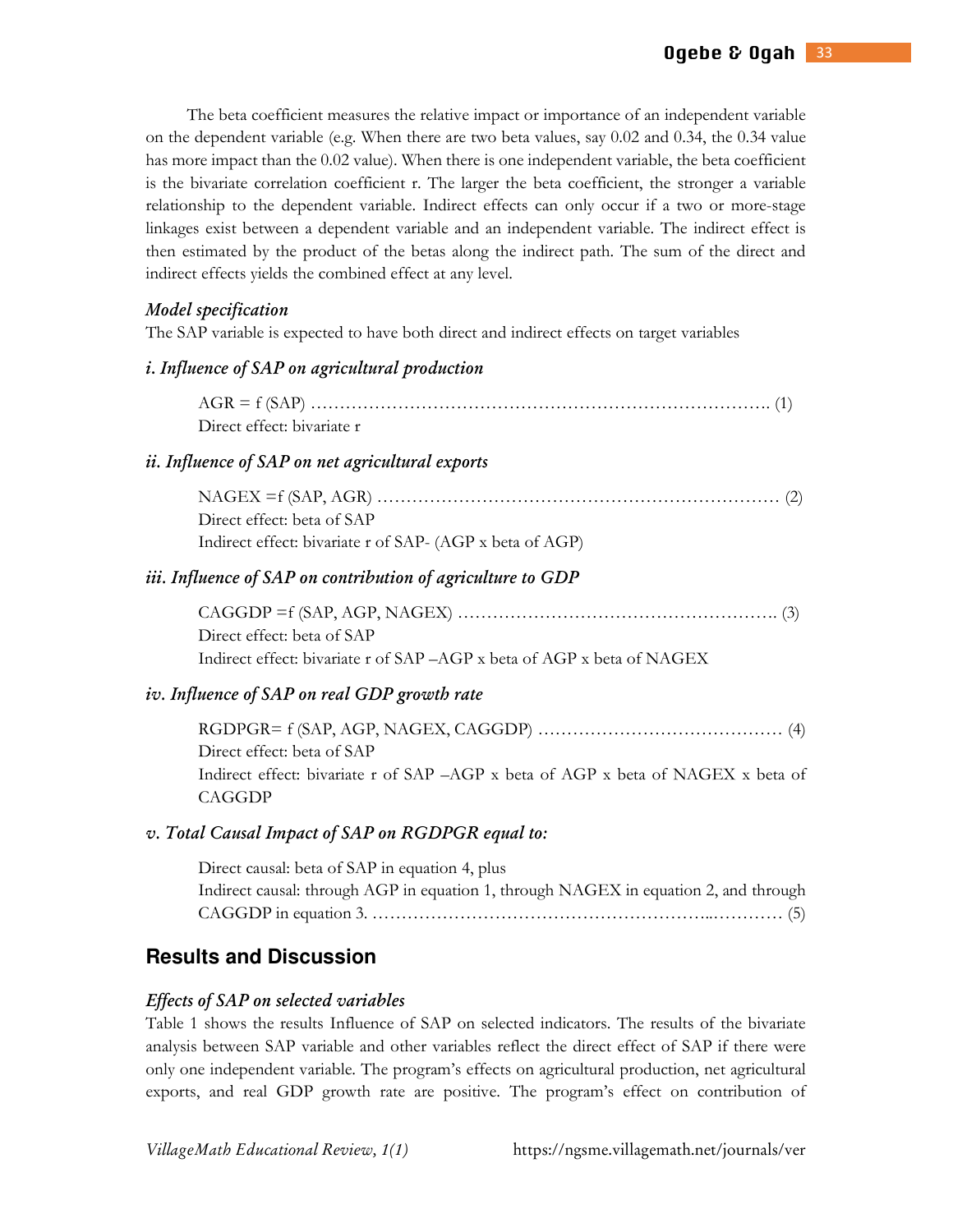agriculture to GDP is negative, contrary to expectation. The direct effect of SAP on agricultural production was 0.85.

| <b>Variables</b>                                   | R       |  |
|----------------------------------------------------|---------|--|
| Agricultural Production (AGP)                      | $0.85*$ |  |
| Net Agricultural Exports (NAGEX)                   | 0.14    |  |
| Contribution of Agriculture to<br>GDP              | $-0.08$ |  |
| (CAGGDP)                                           |         |  |
| Real GDP Growth Rate (RGDPGR)                      | 0.02    |  |
| Source: Author's Computation 2020<br>* $(P< 0.01)$ |         |  |

## **Table 1: Bivariate Correlation of SAP Dummy with Other Variables**

**Source:** Author's Computation, 2020.  $*(P < 0.01)$ .

# *Effect of SAP in the agricultural sector*

The multi-stage analysis shows the path progression of the effect of SAP in the agricultural sector. Table 2 shows the results of the multiple regression analysis on net agricultural exports. The beta for SAP is 0.45 and for agricultural production -0.37. The direct effect of SAP on net agricultural exports is 0.45 and the indirect effect -0.35. The combined effect of SAP on net agricultural exports is 0.14. As expected, the influence of SAP on net agricultural exports is positive.

| Table 2: Results of the Multiple Regression Analysis on Net Agricultural Exports |  |  |  |
|----------------------------------------------------------------------------------|--|--|--|
|                                                                                  |  |  |  |

| <b>Independent Variables</b>  | <b>Beta</b> |
|-------------------------------|-------------|
| SAP (Dummy)                   | 0.45        |
| Agricultural Production (AGP) | $-0.37$     |
|                               |             |

*Source: Author's Computation, 2020.* 

# *Effect of SAP on contribution of agriculture to GDP*

The results of the multiple regression analysis on contribution to agriculture to GDP is shown in Table 3. The betas for SAP was 0.25 and for agricultural production and net agricultural exports were -0.47 and 4.8, respectively. The direct effect of SAP on contribution of agriculture to GDP is 0.25 and the indirect effect -0.19. The combined effect of SAP on contribution of agriculture to GDP is 0.06, a positive sign in conformity with *a priori* expectation.

| Table 3: Results of Multiple Regression Analysis on Contribution of Agriculture to GDP |  |  |  |
|----------------------------------------------------------------------------------------|--|--|--|
|                                                                                        |  |  |  |

| <b>Independent Variables</b>                                                                                                                                                                                                                                                                                                                                                                           | <b>Beta</b> |
|--------------------------------------------------------------------------------------------------------------------------------------------------------------------------------------------------------------------------------------------------------------------------------------------------------------------------------------------------------------------------------------------------------|-------------|
| SAP (Dummy)                                                                                                                                                                                                                                                                                                                                                                                            | 0.25        |
| Agricultural Production (AGP)                                                                                                                                                                                                                                                                                                                                                                          | $-0.47$     |
| Net Agricultural Exports (NAGEX)                                                                                                                                                                                                                                                                                                                                                                       | $0.48**$    |
| $\overline{C}$ $\overline{A}$ $\overline{A}$ $\overline{C}$ $\overline{C}$ $\overline{C}$ $\overline{C}$ $\overline{C}$ $\overline{C}$ $\overline{C}$ $\overline{C}$ $\overline{C}$ $\overline{C}$ $\overline{C}$ $\overline{C}$ $\overline{C}$ $\overline{C}$ $\overline{C}$ $\overline{C}$ $\overline{C}$ $\overline{C}$ $\overline{C}$ $\overline{C}$ $\overline{C}$ $\overline{$<br>$44.7D - 2.21$ |             |

*Source: Author's Computation, 2020.* \*\* *(P = 0.05).* 

# *Effects of SAP on real GDP growth rate*

Table 4 shows the results of multiple regression analysis on real GDP growth rate. Agricultural production, net agricultural exports, and contribution of agriculture to GDP had a positive influence on real GDP growth rate. The respective betas are 0.36, 0.60 and 0.12. However, the SAP variable had a negative direct impact of -0.36 on the real GDP growth rate. This unexpected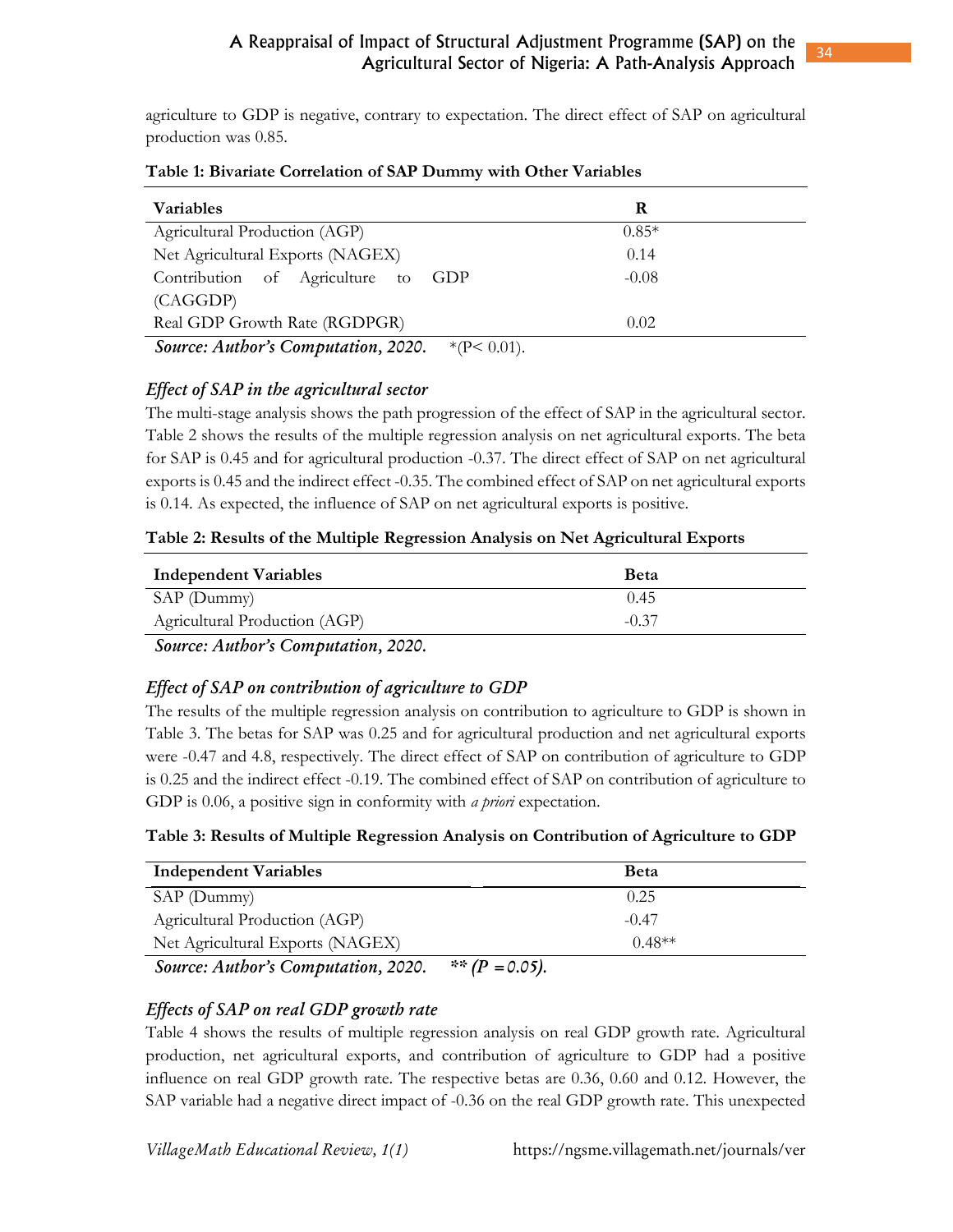sign may be explained by the inflation factor. That is, with inflation accounted for in real GDP the 'true direct effect of SAP reflects a negative or decrease value.

| <b>Independent Variables</b>          | Beta     |
|---------------------------------------|----------|
| SAP (Dummy)                           | $-0.36$  |
| Agricultural Production (AGP)         | 0.36     |
| Net Agricultural Exports (NAGEX)      | $0.60**$ |
| Contribution of Agriculture to<br>GDP | 0.12     |
| (CAGGDP)                              |          |

**Table 4: Results of Multiple Regression Analysis on Real GDP Growth Rate** 

*Source: Author's Computation, 2020.* \*\* (P< 0.05).

## *Total causal impact of SAP in the agricultural sector on real GDP growth rate*

The results of regression analysis in Table 5 shows that SAP had an overall expected positive casual impact of 0.69 on real GDP growth rate. This comprises a direct and an indirect effect. The direct effect is -0.36. The indirect effect passes through three intervening variables, agricultural production (0.85), net agricultural exports (0.14) and contribution of agriculture to GDP (0.06). The indirect effect sums up to 1.05. It is the sum of the direct and indirect effect at each stage that yields the total causal impact. The indirect effect offset the negative value of the direct effect. It is likely that some aspects of SAP, incentives, such as favorable producer prices may have influenced the positive effect. The statistical analysis shows that overall, SAP in the agricultural sector resulted in an improvement in real GDP growth rate.

| Partial | Total   |
|---------|---------|
|         | $-0.36$ |
|         | 1.05    |
| 0.85    |         |
| 0.14    |         |
| 0.06    |         |
|         |         |
|         | 0.69    |
|         |         |

**Table 5: Causal Impact of SAP in the Agricultural Sector on Real GDP Growth Rate** 

*Source: Author's Computation, 2020.* 

# **Conclusion**

The defunct Nigeria SAP has been formulated within the context of self-reliance strategy of economic recovery. This practice was predicated on social utility provision, infant industry argument, socio-economic discontinuities, and the theory of second best. In regard to the agricultural sector, the instrument of direct and indirect effects is comprised market deregulation, exchange rate reform, reduced government direct production efforts, and rationalization of input subsidies. The findings of the study showed that SAP had a positive impact on agricultural production, which in turn, had a positive impact on net agricultural exports, which in turn, had a positive impact on contribution of agriculture to GDP; which ultimately led to a positive impact of real GDP growth rate. The agricultural sector would have had a remarkable swath of prosperity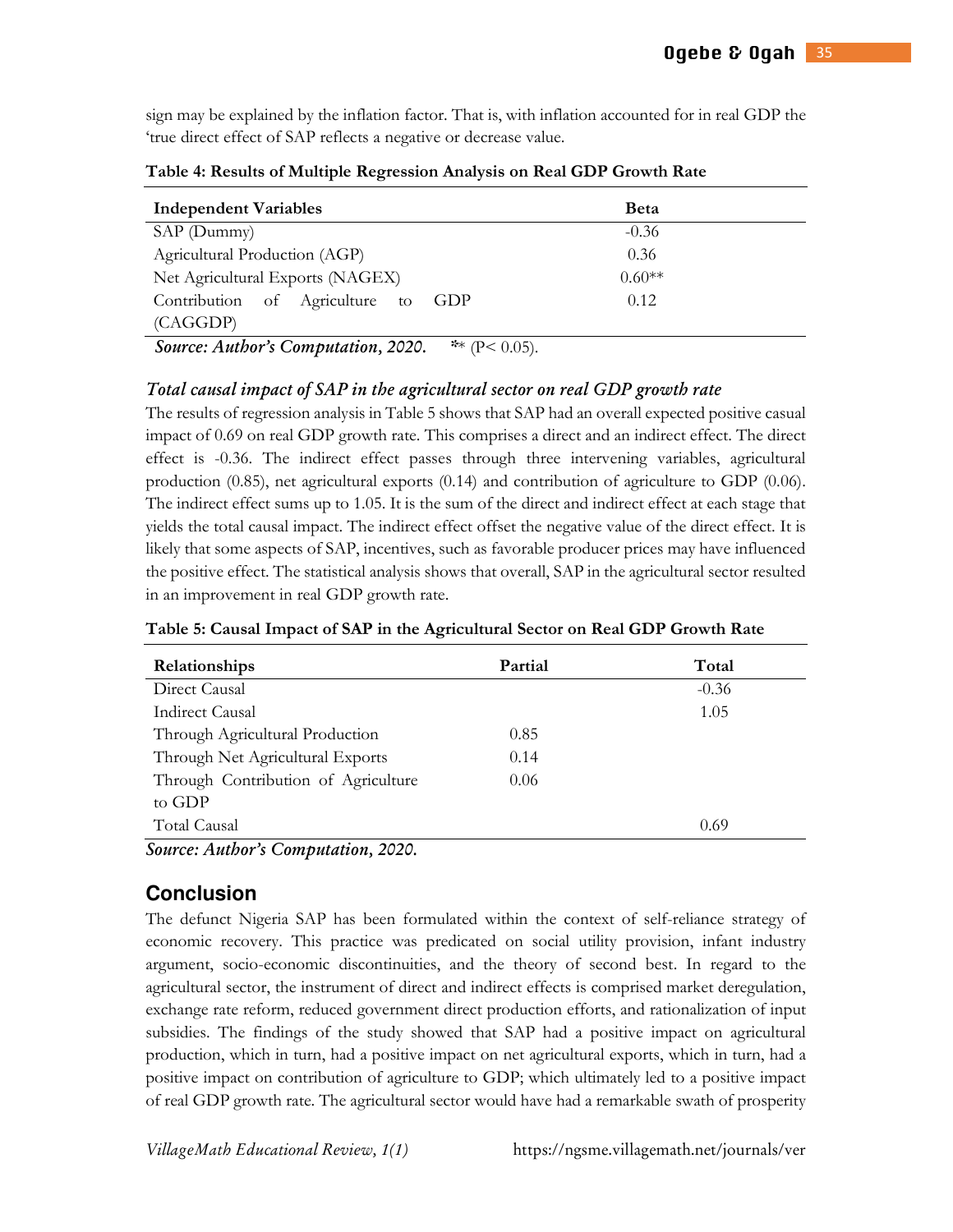## A Reappraisal of Impact of Structural Adjustment Programme (SAP) on the Agricultural Sector of Nigeria: A Path-Analysis Approach

in the SAP policy but this was not materialize due to lack of appropriate institutional framework. Several lesson can be drawn from Nigeria's experience with SAP. First, part of the explanation for the weak performance of the SAP was the stop-go approach to policy implementation, which lack consistency and continuity. Sustainable reform requires continuity and coherent in economic policies in which the achievement of macro-economic stability is a *sine qua non* for raising the productivity of human and physical capital.

More so, the various measures adopted during SAP, though necessary for system growth, cannot alone revive the agricultural sector if not accompanied by other non-policies factors such as government involvement in farm input supply, population growth, provision of basic amenities to rural areas and government's ability to operate and maintain its agricultural investment. Therefore, in advocating for a re-visit to SAP as policy to resuscitate the agricultural sector, the following recommendations are pertinent:

#### **Recommendations**

- 1. We need to strengthen the exchange rate reform with policies that enhance the country's trade management and competitiveness but not further reduce the living standards of the people
- 2. We need to be more flexible so as to provide automatic stabilizers that will negate the unforeseen adverse consequences of policy management process
- 3. The mounting unemployment problem requires a long-term approach to solution than is presently the case.

## **References**

- Akanji, O., Otu, M. F., Essien, E. A. and Onwioduokit, E. A. (1999). "Issues in Agricultural Input Policy: An Empirical Evaluation of Fertilizer Production, Distribution and Price Subsidy in Nigeria". *A Study by the Research and International Economic Relations Departments, Central Bank of Nigeria*
- Awoyomi, B. (1989). "Structural Adjustment, risk aversion and livestock production in Nigeria". *Rural Development in Nigeria, 3: 82-87.*
- Ayoola, G. B. (1999). "Intervention policy in agriculture: A theoretical model of the two-sector developing economy", Petters G. H. and J. Von Brown (eds.), "Food security, diversification and resource management: Refocusing the role of agriculture", Proceedings, 23rd International Conference of Agricultural Economists, Sacramento, California, International Association of Agricultural Economists, 10-16 August 1997 Ashgate Publishing Company, England (ISBN 1840140445).
- Ayoola, G. B. (1988)."The Dependency Problem and Rationale for Self-sufficiency in Food Grains, *Journal of Rural Development, Nigeria 3 (1).*
- Bevan, D. and Collier, P. (1992). "Nigeria 1970-1990" *International Centre for Economic Growth, Country Studies, No. 11,* ICS Press, San Francisco, California.
- Colman, D. and Okorie, A. (1998). "The Effects of Structural Adjustment on the Nigerian Agricultural Export Sector". *Journal of International Development, 10: 341-355.*
- Connors, T. A. (1979). "The apparent effects of recent IMF stabilization programs*". International Financial Discussion Papers,* No. 135 (U.S. Board of Governors of the Federal Reserve System, International Finance Division. Washington, D. C.).
- Donovon, D. J. (1982). "Macroeconomic performance and adjustment under fund-supported programs: the experience of the seventies". *IMF Staff Papers* 29, 171-203.